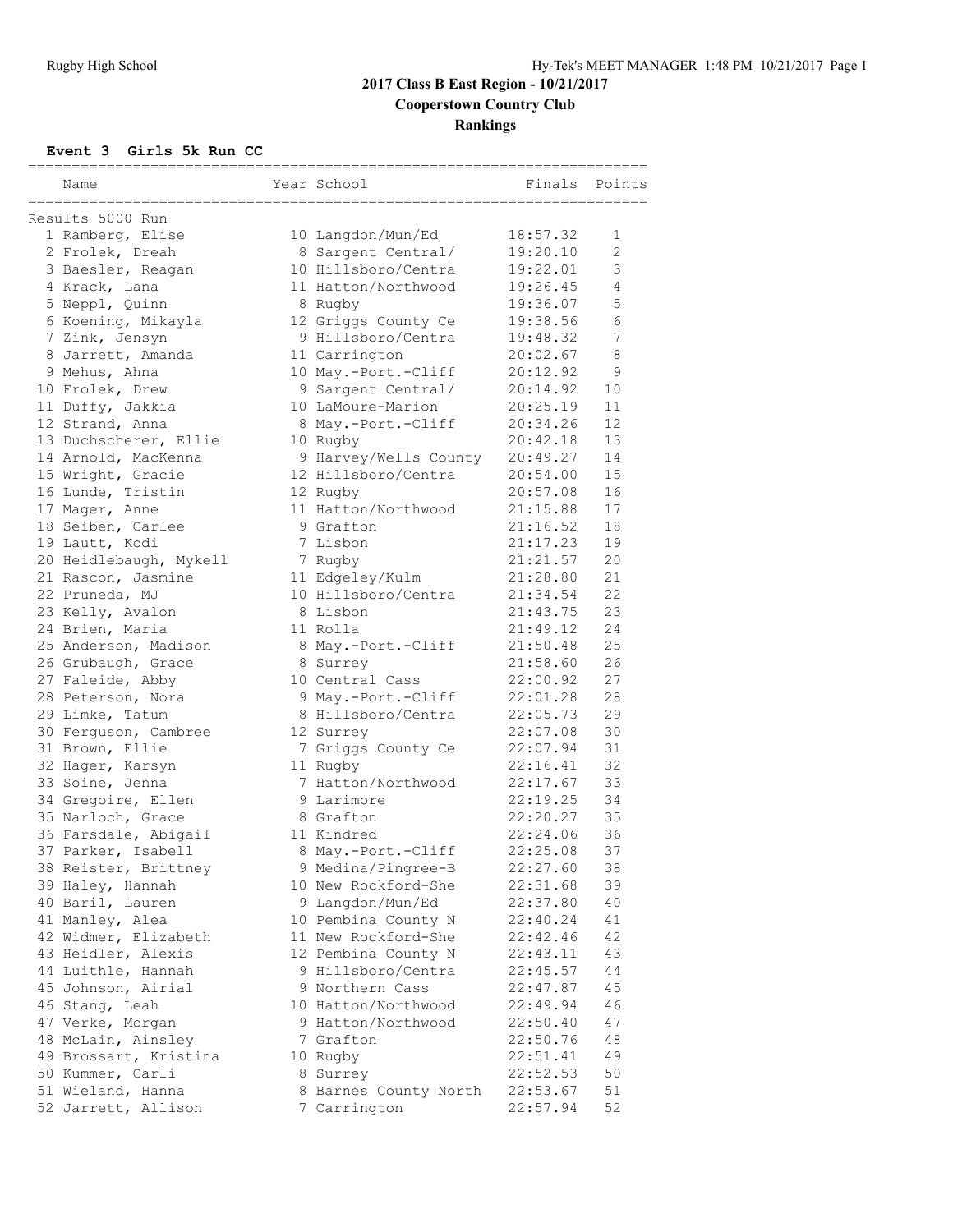# **2017 Class B East Region - 10/21/2017 Cooperstown Country Club Rankings**

#### **....Event 3 Girls 5k Run CC**

| 53 | Kramlich, Sierra               |
|----|--------------------------------|
| 54 | Woodstad, Claire               |
| 55 | Boyce, Mindee                  |
|    | 56 Couch, Alex                 |
| 57 | Kozojed, Tiffany               |
| 58 |                                |
| 59 | Beck, Emily<br>Mears, Isabelle |
|    | 60 Snyder, Claire              |
|    |                                |
|    | 61 Osier, Jadie                |
|    | 62 Suchor, Rylie               |
|    | 63 Jenson, Jordan              |
| 64 | Clements, Anna                 |
|    | 65 Hager, Kendyl               |
|    | 66 Peterson, Allison           |
|    | 67 Dovenmuehler, Jezzarae      |
|    | 68 Seiben, Cassie              |
| 69 | Rude, Katelyn                  |
| 70 | Stier, Anni                    |
| 71 | Miller, Hailee                 |
|    | 72 Gapp, Mykia                 |
| 73 | Mack, Rachel                   |
| 74 | Kern, Olivia                   |
| 75 | Vogel, Taytum                  |
| 76 | Dominguez, Destiny             |
| 77 | Huffman, Hope                  |
| 78 | Brayton, Annie                 |
| 79 | Neameyer, Ryann                |
| 80 |                                |
|    | Oppen, Braelynn                |
| 81 | Baarson, Jenna                 |
| 82 | Salwey, Emily                  |
|    | 83 Idso, Abby                  |
|    | 84 Gudmestad, Kalie            |
|    | 85 Janis, Mabel                |
|    | 86 Heinz, Chloe                |
| 87 | Benson, Ashlynn                |
| 88 | Johnson, McKenzie              |
|    | 89 Livedalen, Mikaylee         |
|    | 90 Wolsky, Haley               |
|    | 91 Arnold, Andrea              |
|    | 92 Davis, Caitlyn              |
| 93 | Palmer, Morgan                 |
| 94 | Webb, Amiah                    |
| 95 | Entzminger, Carmen             |
| 96 | Lachowitzer, Kalin             |
| 97 | Crosby, Lily                   |
| 98 | Blacksmith, Ariana             |
| 99 |                                |
| 00 | Lukes, Brenna<br>Berger, Sarah |
| 01 | Emerson, Beatrice              |
|    | Brekken, Sydney                |
| 02 |                                |
| 03 | Fitch, Lauren                  |
| 04 | Cudworth, Mya                  |
| 05 | Flynn, Darby                   |
| 06 | Carroll, Skylar                |
| 07 | Aragon, Alyssa                 |
|    |                                |

| 53 Kramlich, Sierra       | 12 Edgeley/Kulm        | 23:00.64 | 53  |
|---------------------------|------------------------|----------|-----|
| 54 Woodstad, Claire       | 8 Griggs County Ce     | 23:00.98 | 54  |
| 55 Boyce, Mindee          | 11 Surrey              | 23:07.62 | 55  |
| 56 Couch, Alex            | 12 Harvey/Wells County | 23:08.08 | 56  |
| 57 Kozojed, Tiffany       | 10 Hillsboro/Centra    | 23:13.97 | 57  |
| 58 Beck, Emily            | 9 Harvey/Wells County  | 23:20.42 | 58  |
| 59 Mears, Isabelle        | 9 Rolla                | 23:20.87 | 59  |
|                           | 8 Hatton/Northwood     | 23:21.34 | 60  |
| 60 Snyder, Claire         |                        |          |     |
| 61 Osier, Jadie           | 7 Kindred              | 23:21.87 | 61  |
| 62 Suchor, Rylie          | 8 Rugby                | 23:22.27 | 62  |
| 63 Jenson, Jordan         | 9 Pembina County N     | 23:23.74 | 63  |
| 64 Clements, Anna         | 9 Rugby                | 23:27.85 | 64  |
| 65 Hager, Kendyl          | 7 Rugby                | 23:29.12 | 65  |
| 66 Peterson, Allison      | 10 Sargent Central/    | 23:29.96 | 66  |
| 67 Dovenmuehler, Jezzarae | 7 Hillsboro/Centra     | 23:31.11 | 67  |
| 68 Seiben, Cassie         | 9 Grafton              | 23:33.02 | 68  |
| 69 Rude, Katelyn          | 10 Hillsboro/Centra    | 23:33.84 | 69  |
| 70 Stier, Anni            | 11 Rugby               | 23:40.29 | 70  |
| 71 Miller, Hailee         | 10 Surrey              | 23:42.56 | 71  |
| 72 Gapp, Mykia            | 7 Langdon/Mun/Ed       | 23:44.80 | 72  |
| 73 Mack, Rachel           | 11 Velva               | 23:45.32 | 73  |
| 74 Kern, Olivia           | 7 Lisbon               | 23:47.78 | 74  |
| 75 Vogel, Taytum          | 8 Central Cass         | 23:56.29 | 75  |
| 76 Dominguez, Destiny     | 12 Grafton             | 24:02.25 | 76  |
| 77 Huffman, Hope          | 12 Lisbon              | 24:03.91 | 77  |
| 78 Brayton, Annie         | 8 Northern Cass        | 24:08.69 | 78  |
|                           |                        |          |     |
| 79 Neameyer, Ryann        | 7 Lisbon               | 24:14.54 | 79  |
| 80 Oppen, Braelynn        | 9 Rugby                | 24:16.63 | 80  |
| 81 Baarson, Jenna         | 8 Lisbon               | 24:18.29 | 81  |
| 82 Salwey, Emily          | 11 Rugby               | 24:18.74 | 82  |
| 83 Idso, Abby             | 9 Central Cass         | 24:20.33 | 83  |
| 84 Gudmestad, Kalie       | 12 Medina/Pingree-B    | 24:22.09 | 84  |
| 85 Janis, Mabel           | 7 Langdon/Mun/Ed       | 24:26.77 | 85  |
| 86 Heinz, Chloe           | 9 New Rockford-She     | 24:27.51 | 86  |
| 87 Benson, Ashlynn        | 10 New Rockford-She    | 24:29.38 | 87  |
| 88 Johnson, McKenzie      | 9 Richland             | 24:37.33 | 88  |
| 89 Livedalen, Mikaylee    | 7 Rugby                | 24:38.29 | 89  |
| 90 Wolsky, Haley          | 7 Carrington           | 24:42.58 | 90  |
| 91 Arnold, Andrea         | 8 Rugby                | 24:44.47 | 91  |
| 92 Davis, Caitlyn         | 11 Dunseith            | 24:46.40 | 92  |
| 93 Palmer, Morgan         | 11 May.-Port.-Cliff    | 24:46.82 | 93  |
| 94 Webb, Amiah            | 7 Griggs County Ce     | 24:53.17 | 94  |
| 95 Entzminger, Carmen     | 10 Carrington          | 24:59.74 | 95  |
| 96 Lachowitzer, Kalin     | 8 Kindred              | 25:01.02 | 96  |
| 97 Crosby, Lily           | 8 Pembina County N     | 25:06.09 | 97  |
| 98 Blacksmith, Ariana     | 12 Northern Cass       | 25:10.80 | 98  |
|                           | 12 Lisbon              |          |     |
| 99 Lukes, Brenna          |                        | 25:11.32 | 99  |
| 100 Berger, Sarah         | 11 Grafton             | 25:11.66 | 100 |
| 101 Emerson, Beatrice     | 10 Langdon/Mun/Ed      | 25:14.09 | 101 |
| 102 Brekken, Sydney       | 10 Hillsboro/Centra    | 25:20.23 | 102 |
| 103 Fitch, Lauren         | 9 Kindred              | 25:21.20 | 103 |
| 104 Cudworth, Mya         | 8 New Rockford-She     | 25:22.65 | 104 |
| 105 Flynn, Darby          | 9 Central Cass         | 25:24.71 | 105 |
| 106 Carroll, Skylar       | 9 Hatton/Northwood     | 25:32.43 | 106 |
| 107 Aragon, Alyssa        | 8 Surrey               | 25:37.99 | 107 |
|                           |                        |          |     |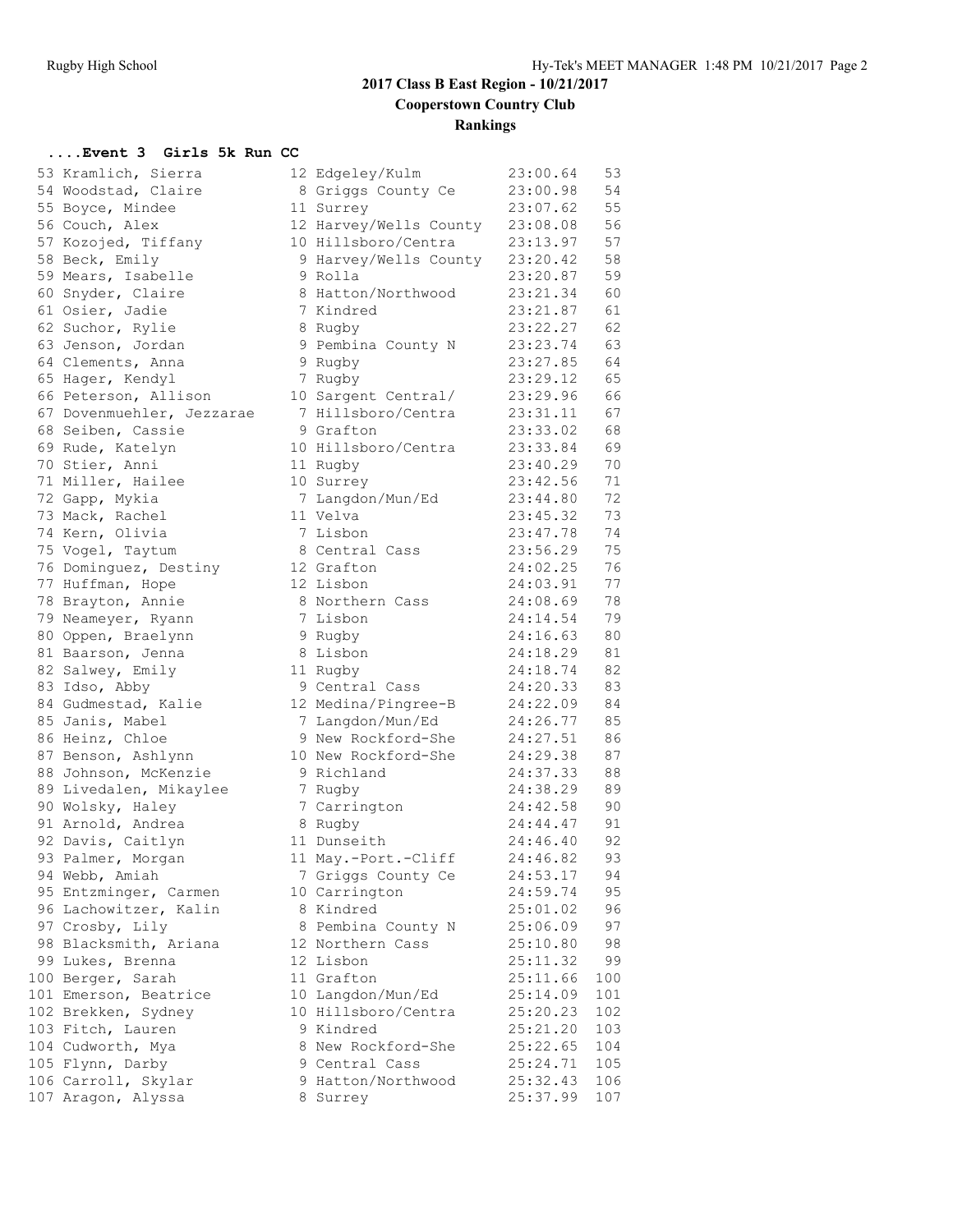## **2017 Class B East Region - 10/21/2017 Cooperstown Country Club Rankings**

#### **....Event 3 Girls 5k Run CC**

|     | 108 Tascano, Cynthia                        |
|-----|---------------------------------------------|
| 109 | Kostelnik, Kaley                            |
|     | 110 Monson, Miah                            |
|     | 111 Otto, Haylee                            |
|     | Zunich, Ciara                               |
|     | 112 Zunich, Ciara<br>113 Amundson, Rachelle |
|     | 114 Garcia, Izzy                            |
|     | 115 Sumra, Maya                             |
| 116 | Nathan, Sydney                              |
| 117 | Will, Jada                                  |
| 118 | Jacobson, Sydney                            |
|     | 119 Gette, Madison                          |
| 120 | Binder, Isabelle                            |
|     | 121 Perry, Callie                           |
|     | 122 Carlson, Abby                           |
| 123 | Mack, Helena                                |
| 124 | Patterson, Crosby                           |
| 125 | Heyd, Clara                                 |
| 126 | Kemp, Kaylee                                |
| 127 | Schimke, Kennedy                            |
| 128 | Yankton, Sasha                              |
| 129 | Sieler, Kansas                              |
|     | 130 Vollmer, Ashley                         |
| 131 | Hamilton, Emily                             |
|     | 132 Gulleson, Makelle                       |
|     | 133 Chandler, Ava                           |
| 134 | Vollmer, Mindy                              |
| 135 | Berglund, Gretchen                          |
| 136 |                                             |
| 137 | Denich, Dessa<br>Labuhn, Mary               |
| 138 | Nielsen, Brianna                            |
| 139 | Adams, Bailey                               |
|     | 140 Severson, Mia                           |
|     | 141 Morowski, Alexis                        |
|     | 142 Brist, Skyler                           |
|     | ---<br>143 Reister, Courtney                |
|     | 144 Walker, McKenna                         |
|     | 145 Haugen, Abby                            |
|     | 146 Kujanson, Maggie                        |
|     | 147 Buzick, Amber                           |
| 148 | Larson, Medora<br>Sobolik, Tesha            |
| 149 |                                             |
| 150 | Mortenson, Kyra                             |
| 151 | Poitra, Gracy                               |
|     | 152 Pfeifer, Tianni                         |
| 153 | Sherlock, Joelle                            |
| 154 | Lemere, Ekira                               |
| 155 | Lundeby, Hannah                             |
| 156 | Dahlgren, Allyson                           |
| 157 | Schmid, Delaney                             |

| 108 Tascano, Cynthia   | 12 Grafton          | 25:40.47     | 108 |
|------------------------|---------------------|--------------|-----|
| 109 Kostelnik, Kaley   | 7 Carrington        | 25:44.52     | 109 |
| 110 Monson, Miah       | 11 Northern Cass    | 25:51.90     | 110 |
| 111 Otto, Haylee       | 12 Medina/Pingree-B | 25:52.41     | 111 |
| 112 Zunich, Ciara      | 7 Hatton/Northwood  | 25:52.66     | 112 |
| 113 Amundson, Rachelle | 12 Central Cass     | 26:01.08     | 113 |
| 114 Garcia, Izzy       | 10 Central Cass     | 26:02.86     | 114 |
| 115 Sumra, Maya        | 9 Pembina County N  | 26:04.23 115 |     |
| 116 Nathan, Sydney     | 10 Kindred          | 26:07.57     | 116 |
| 117 Will, Jada         | 7 Central Cass      | 26:18.54     | 117 |
| 118 Jacobson, Sydney   | 7 Hatton/Northwood  | 26:21.54     | 118 |
| 119 Gette, Madison     | 8 Kindred           | 26:26.87     | 119 |
| 120 Binder, Isabelle   | 9 Northern Cass     | 26:27.16     | 120 |
| 121 Perry, Callie      | 11 Langdon/Mun/Ed   | 26:33.85     | 121 |
| 122 Carlson, Abby      | 11 Medina/Pingree-B | 26:35.80     | 122 |
| 123 Mack, Helena       | 8 Langdon/Mun/Ed    | 26:43.40     | 123 |
| 124 Patterson, Crosby  | 9 Hatton/Northwood  | 26:45.74     | 124 |
| 125 Heyd, Clara        | 12 LaMoure-Marion   | 26:48.89     | 125 |
| 126 Kemp, Kaylee       | 7 Pembina County N  | 27:05.68     | 126 |
| 127 Schimke, Kennedy   | 12 Ellendale        | 27:07.18     | 127 |
| 128 Yankton, Sasha     | 11 Carrington       | 27:08.54     | 128 |
| 129 Sieler, Kansas     | 9 Pembina County N  | 27:15.98     | 129 |
| 130 Vollmer, Ashley    | 12 Velva            | 27:18.34     | 130 |
| 131 Hamilton, Emily    | 9 Sargent Central/  | 27:19.81     | 131 |
| 132 Gulleson, Makelle  | 10 Central Cass     | 27:26.24 132 |     |
| 133 Chandler, Ava      | 7 Hatton/Northwood  | 27:35.25     | 133 |
| 134 Vollmer, Mindy     | 11 Velva            | 27:38.80     | 134 |
| 135 Berglund, Gretchen | 11 New Rockford-She | 27:41.61     | 135 |
| 136 Denich, Dessa      | 12 Rugby            | 27:54.00     | 136 |
| 137 Labuhn, Mary       | 12 Ellendale        | 28:01.18     | 137 |
| 138 Nielsen, Brianna   | 12 Lisbon           | 28:04.46 138 |     |
| 139 Adams, Bailey      | 11 Richland         | 28:09.86     | 139 |
| 140 Severson, Mia      | 8 Northern Cass     | 28:10.34     | 140 |
| 141 Morowski, Alexis   | 8 May.-Port.-Cliff  | 28:20.89     | 141 |
| 142 Brist, Skyler      | 7 Hillsboro/Centra  | 28:32.51     | 142 |
| 143 Reister, Courtney  | 12 Medina/Pingree-B | 28:41.28 143 |     |
| 144 Walker, McKenna    | 8 Northern Cass     | 28:52.37 144 |     |
| 145 Haugen, Abby       | 9 Griggs County Ce  | 28:59.90 145 |     |
| 146 Kujanson, Maggie   | 9 Sargent Central/  | 29:08.02     | 146 |
| 147 Buzick, Amber      | 11 Northern Cass    | 29:08.41     | 147 |
|                        |                     |              |     |
| 148 Larson, Medora     | 9 Northern Cass     | 29:55.52     | 148 |
| 149 Sobolik, Tesha     | 9 Rugby             | 30:02.06     | 149 |
| 150 Mortenson, Kyra    | 9 May.-Port.-Cliff  | 30:04.57     | 150 |
| 151 Poitra, Gracy      | 10 Dunseith         | 30:33.37     | 151 |
| 152 Pfeifer, Tianni    | 9 Griggs County Ce  | 30:58.06     | 152 |
| 153 Sherlock, Joelle   | 12 Griggs County Ce | 31:18.94     | 153 |
| 154 Lemere, Ekira      | 8 Velva             | 32:08.83     | 154 |
| 155 Lundeby, Hannah    | 11 Langdon/Mun/Ed   | 32:48.37     | 155 |
| 156 Dahlgren, Allyson  | 8 Edgeley/Kulm      | 33:24.59     | 156 |
| 157 Schmid, Delaney    | 8 Northern Cass     | 36:38.66     | 157 |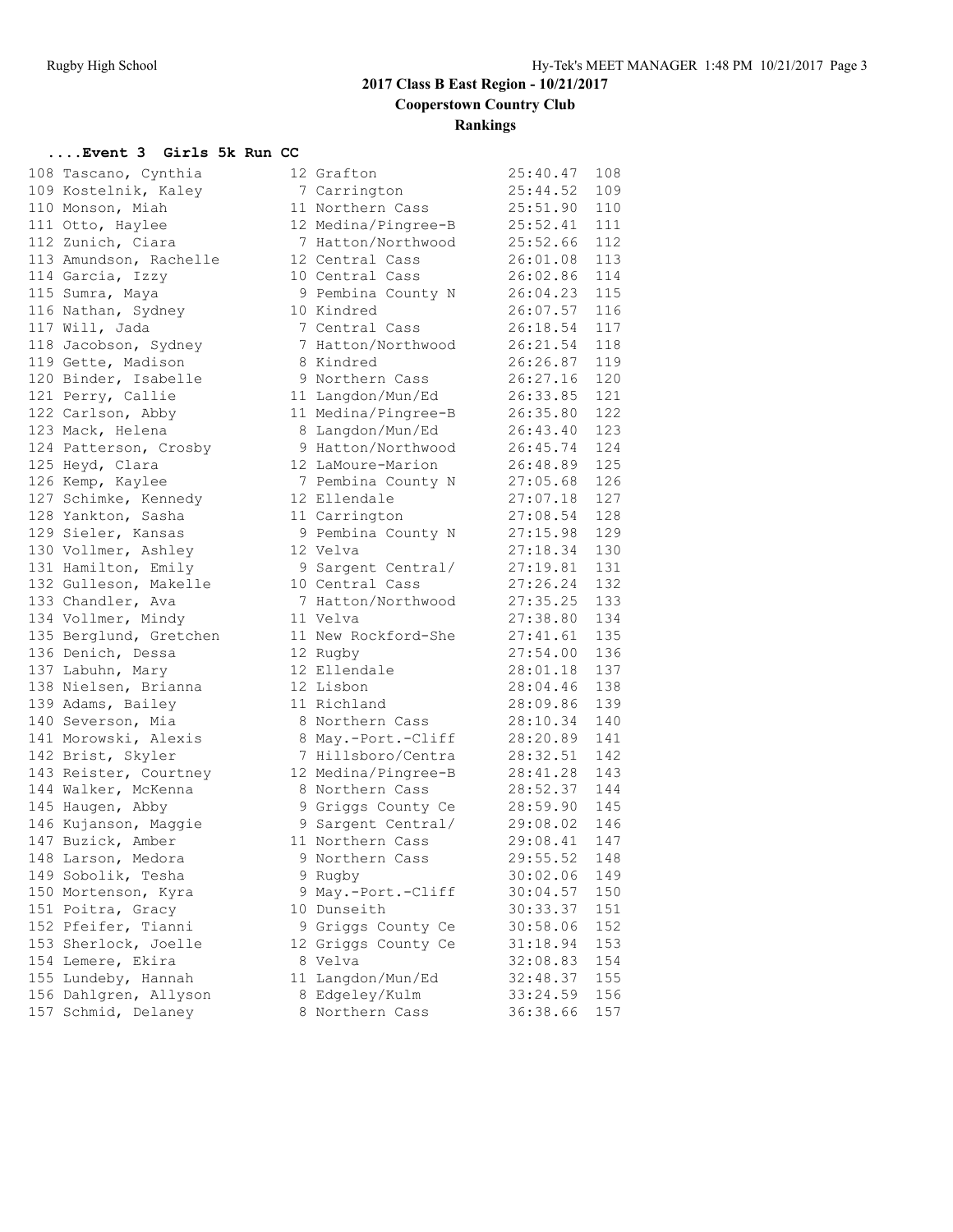## **2017 Class B East Region - 10/21/2017**

**Cooperstown Country Club**

## **Rankings**

**....Event 3 Girls 5k Run CC**

| Team Scores |                              |       |              |    |    |     |     |      |      |      |      |
|-------------|------------------------------|-------|--------------|----|----|-----|-----|------|------|------|------|
|             | Rank Team                    | Total | $\mathbf 1$  | 2  | 3  | 4   | 5   | $*6$ | $*7$ | $*8$ | $*9$ |
|             | Results 5000 Run             |       |              |    |    |     |     |      |      |      |      |
|             | 1 Hillsboro/Central Valley   | 76    | 3            | 7  | 15 | 22  | 29  | 44   | 57   | 67   | 69   |
|             | Total Time:<br>1:43:44.60    |       |              |    |    |     |     |      |      |      |      |
|             | Average:<br>20:44.92         |       |              |    |    |     |     |      |      |      |      |
|             | 2 Rugby                      | 86    | 5            | 13 | 16 | 20  | 32  | 49   | 62   | 64   | 65   |
|             | Total Time:<br>1:44:53.31    |       |              |    |    |     |     |      |      |      |      |
|             | 20:58.67<br>Average:         |       |              |    |    |     |     |      |      |      |      |
|             | 3 May.-Port.-Cliff.-Gales.   | 111   | 9            | 12 | 25 | 28  | 37  | 93   | 141  | 150  |      |
|             | Total Time:<br>1:47:04.03    |       |              |    |    |     |     |      |      |      |      |
|             | 21:24.81<br>Average:         |       |              |    |    |     |     |      |      |      |      |
|             | 4 Hatton/Northwood/Thompson  | 147   | 4            | 17 | 33 | 46  | 47  | 60   | 106  | 112  | 118  |
|             | Total Time:<br>1:48:40.34    |       |              |    |    |     |     |      |      |      |      |
|             | 21:44.07<br>Average:         |       |              |    |    |     |     |      |      |      |      |
|             | 5 Surrey                     | 232   | 26           | 30 | 50 | 55  | 71  | 107  |      |      |      |
|             | Total Time:<br>1:53:48.39    |       |              |    |    |     |     |      |      |      |      |
|             | 22:45.68<br>Average:         |       |              |    |    |     |     |      |      |      |      |
|             | 6 Grafton                    | 245   | 18           | 35 | 48 | 68  | 76  | 100  | 108  |      |      |
|             | Total Time:<br>1:54:02.82    |       |              |    |    |     |     |      |      |      |      |
|             | 22:48.57<br>Average:         |       |              |    |    |     |     |      |      |      |      |
|             | 7 Lisbon                     | 272   | 19           | 23 | 74 | 77  | 79  | 81   | 99   | 138  |      |
|             | Total Time:<br>1:55:07.21    |       |              |    |    |     |     |      |      |      |      |
|             | 23:01.45<br>Average:         |       |              |    |    |     |     |      |      |      |      |
|             | 8 Langdon Area/Munich/Edmor  | 299   | $\mathbf{1}$ | 40 | 72 | 85  | 101 | 121  | 123  | 155  |      |
|             | Total Time:<br>1:55:00.78    |       |              |    |    |     |     |      |      |      |      |
|             | 23:00.16<br>Average:         |       |              |    |    |     |     |      |      |      |      |
|             | 9 Griggs County Central      | 330   | 6            | 31 | 54 | 94  | 145 | 152  | 153  |      |      |
|             | Total Time:<br>1:58:40.55    |       |              |    |    |     |     |      |      |      |      |
|             | 23:44.11<br>Average:         |       |              |    |    |     |     |      |      |      |      |
|             | 10 Carrington                | 354   | 8            | 52 | 90 | 95  | 109 | 128  |      |      |      |
|             | Total Time:<br>1:58:27.45    |       |              |    |    |     |     |      |      |      |      |
|             | 23:41.49<br>Average:         |       |              |    |    |     |     |      |      |      |      |
|             | 11 Sargent Central/Lidgerwoo | 355   | 2            | 10 | 66 | 131 | 146 |      |      |      |      |
|             | Total Time:<br>1:59:32.81    |       |              |    |    |     |     |      |      |      |      |
|             | 23:54.57<br>Average:         |       |              |    |    |     |     |      |      |      |      |
|             | 12 New Rockford-Sheyenne     | 358   | 39           | 42 | 86 | 87  | 104 | 135  |      |      |      |
|             | Total Time:<br>1:59:33.68    |       |              |    |    |     |     |      |      |      |      |
|             | 23:54.74<br>Average:         |       |              |    |    |     |     |      |      |      |      |
|             | 13 Pembina County North      | 359   | 41           | 43 | 63 | 97  | 115 | 126  | 129  |      |      |
|             | Total Time:<br>1:59:57.41    |       |              |    |    |     |     |      |      |      |      |
|             | 23:59.49<br>Average:         |       |              |    |    |     |     |      |      |      |      |
|             | 14 Central Cass              | 403   | 27           | 75 | 83 | 105 | 113 | 114  | 117  | 132  |      |
|             | Total Time:<br>2:01:43.33    |       |              |    |    |     |     |      |      |      |      |
|             | 24:20.67<br>Average:         |       |              |    |    |     |     |      |      |      |      |
|             |                              |       |              |    |    |     |     |      |      |      |      |